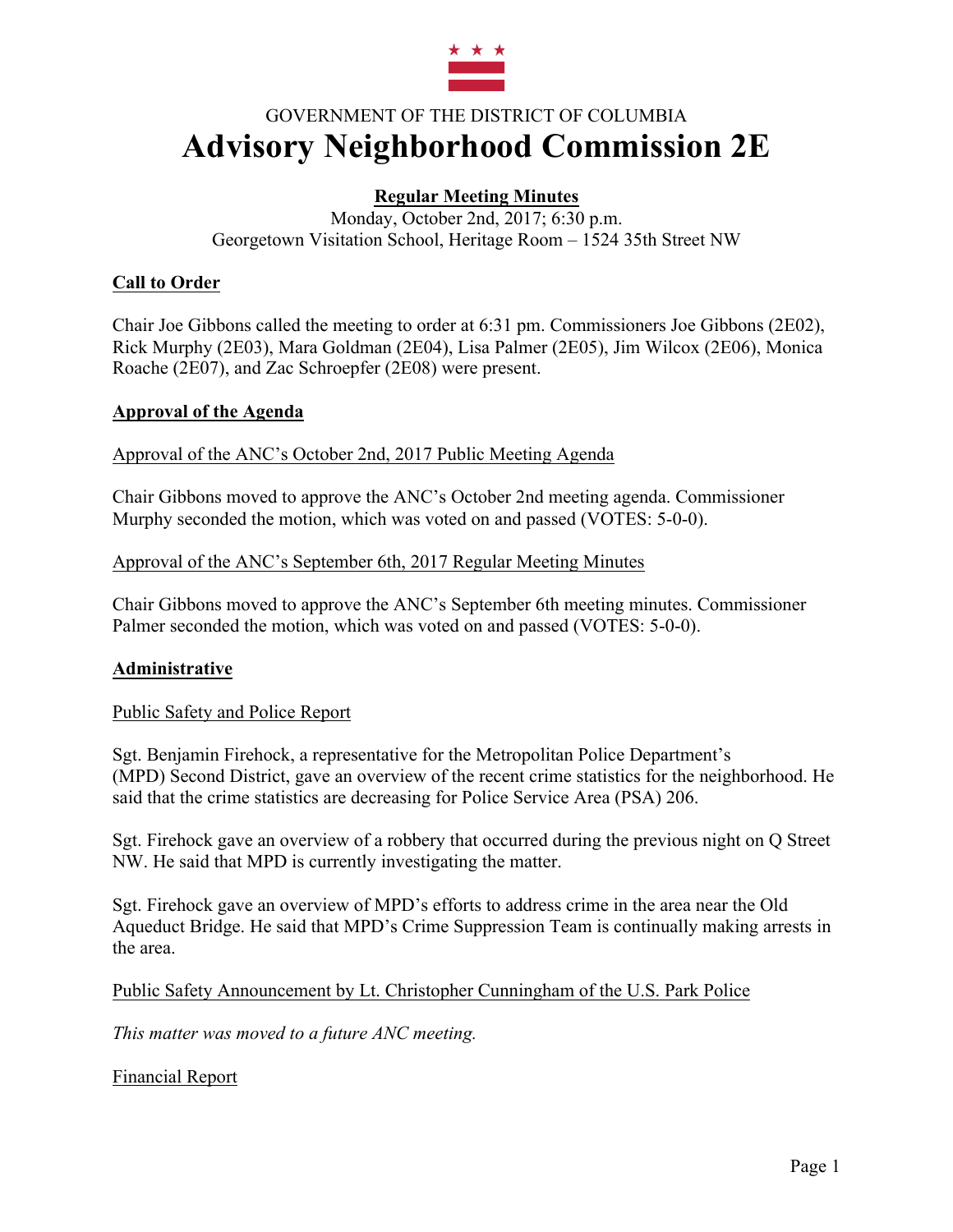Peter Sacco, the ANC's Executive Director, gave an overview of the current balance for the ANC's checking account.

#### Approval of the ANC's FY 2018 Budget

Chair Gibbons moved to approve the ANC's proposed FY 2018 budget. Commissioner Roache seconded the motion, which was voted on and passed (VOTES: 7-0-0).

#### Update from the Mayor's Office

Richard Livingstone, a Ward 2 representative for the Mayor's Office of Community Relations and Services (MOCRS), said that comedian Dave Chappelle recently attended an event at the Duke Ellington School of the Arts, during which he donated his recently-awarded Emmy Award to the school. He added that Mayor Bowser gave Mr. Chappelle a key to the city during the event.

Mr. Livingstone said that Mayor Bowser will be attending the Friends of Rose Park Gala on Wednesday, October 4th from 6:00 to 8:30 pm at Evermay, 1623 28th Street NW. He said that the Mayor has kicked off "Housing Week" this week, during which she will be highlighting investments she is making in housing assistance for law enforcement members.

Mr. Livingstone said that Mayor Bowser recently launched http://myChildcareDC.org, a onestop website for childcare services in the District.

## Introduction by Tommie Jones, Director of the Mayor's Office of Community Relations and Services

Chair Gibbons gave an overview of the ANC's appreciation of Mr. Livingstone's hard work on behalf of the neighborhood. He introduced Tommie Jones, the Director of MOCRS.

Mr. Jones thanked the ANC 2E community for the invitation to speak at the meeting. He said that he regularly reads the long reports of the work that Mr. Livingstone is doing on behalf of the neighborhood. He thanked the community for putting its trust in Mr. Livingstone as the neighborhood's representative for the Mayor.

Mr. Jones said that MOCRS coordinates with a variety of partner DC Government agencies to ensure that the DC Government is working on behalf of the neighborhood. He thanked the ANC commissioners for their service to the community.

#### Update from Councilmember Jack Evans' Office

Ruth Werner, a representative for Councilmember Jack Evans' Office, said that the DC Government has begun FY 2018. She said that the city's FY 2018 budget includes funding for improvements to Mt. Zion Cemetery and Georgetown Waterfront Park.

Ms. Werner gave an overview of DC's new dockless bikeshare demonstration program. She said that the District Department of Transportation (DDOT) encourages local residents to submit any comments they have regarding the demonstration program to the agency.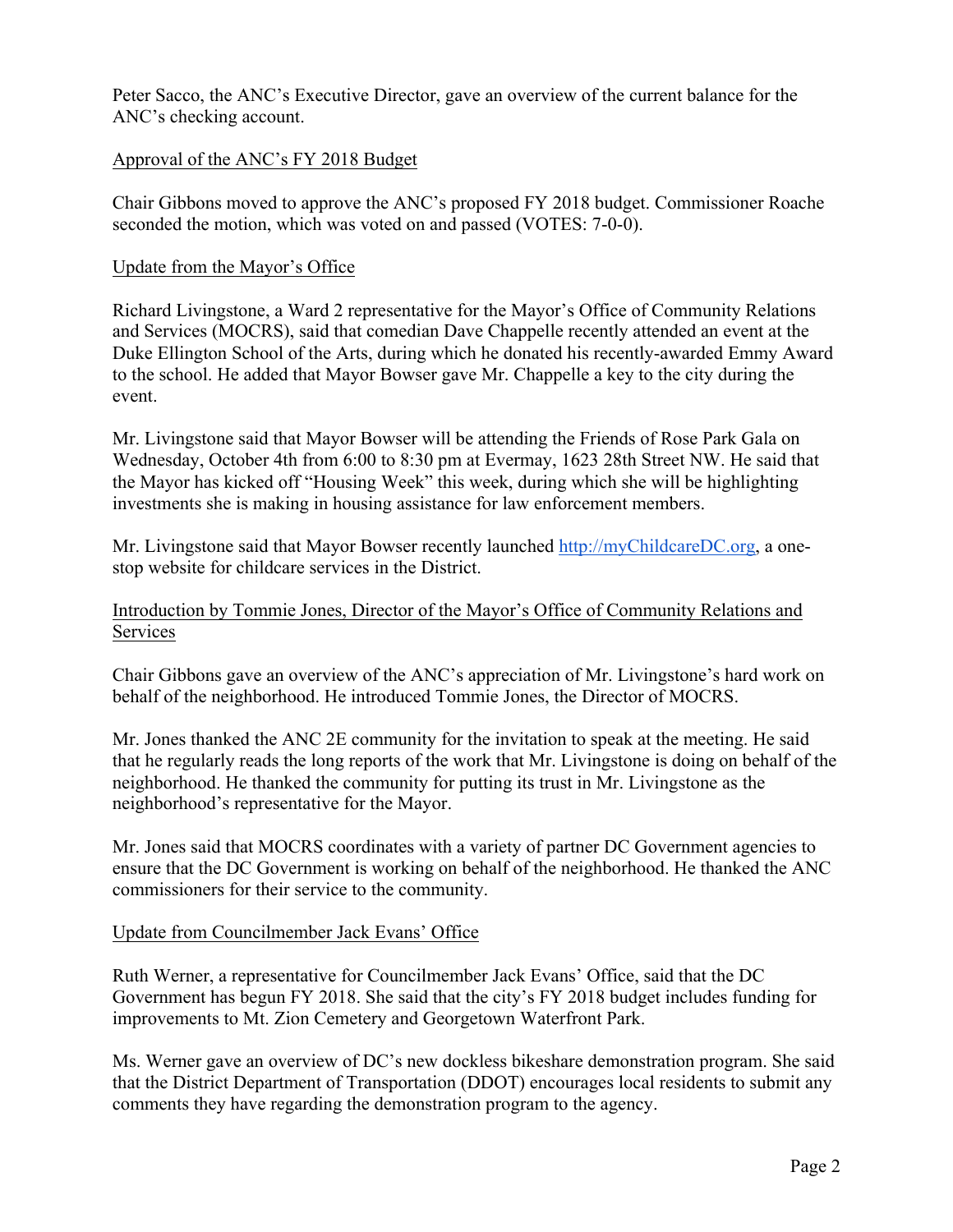## Presentation by Karima Holmes, the Director of DC's Office of Unified Communications

Karima Holmes, the Director of DC's Office of Unified Communications (OUC), gave an overview of the office. She said that OUC houses DC's 311 and 911 systems. She said that the office handles approximately 3.5 million calls per year.

Ms. Holmes said that she has nearly 18 years of professional experience working with 911 centers. She said that when a local resident calls 911 and an operator starts asking questions, the asking of questions does not hinder the emergency response time, as a separate operator who is listening to the call is the person responsible for dispatching first responders.

Ms. Holmes said that DC recently launched a text-to-911 system, where anyone who is unable to call 911 is able to text 911 instead. She said that OUC already has a text-to-311 for 311 service requests, as well as an updated 311 website which includes a live agent during certain peak times.

Ms. Holmes said that OUC is open to the public for tours. She said that the office has a robust public outreach program which lets local residents know about the office and how it operates. She gave an overview of the 311 and 911 call statistics for the ANC 2E neighborhood.

Ms. Holmes encouraged local residents to also use OUC's 311 mobile app in order to report 311 service requests.

Commissioner Palmer said that many of her constituents who live south of M Street NW are routed to Virginia's 911 call centers when they call 911 from their homes. Ms. Holmes said that the problem described by Commissioner Palmer is the result of cell towers in Virginia picking up the phone call instead of cell towers in DC. She said that, even if local residents are routed to a Virginia 911 call center, the Virginia center is able to quickly transfer the call to DC's 911 call center. She added that new Federal Communications Commission (FCC) efforts are intended to improve cell tower accuracy during 911 calls.

#### Update from the Citizens Association of Georgetown

Bob vom Eigen, the President of the Citizens Association of Georgetown (CAG), said that the next regular CAG meeting will be on Monday, October 9th at 7:00 pm at Oak Hill Cemetery, 3001 R Street NW. He said that CAG's 2017 Georgetown Gala will be on Saturday, October 21st at 7:00 pm at the Four Seasons Hotel, 2800 Pennsylvania Avenue NW.

Update from the Burleith Citizens Association

*There was no update regarding this matter.*

Update from the Georgetown BID

and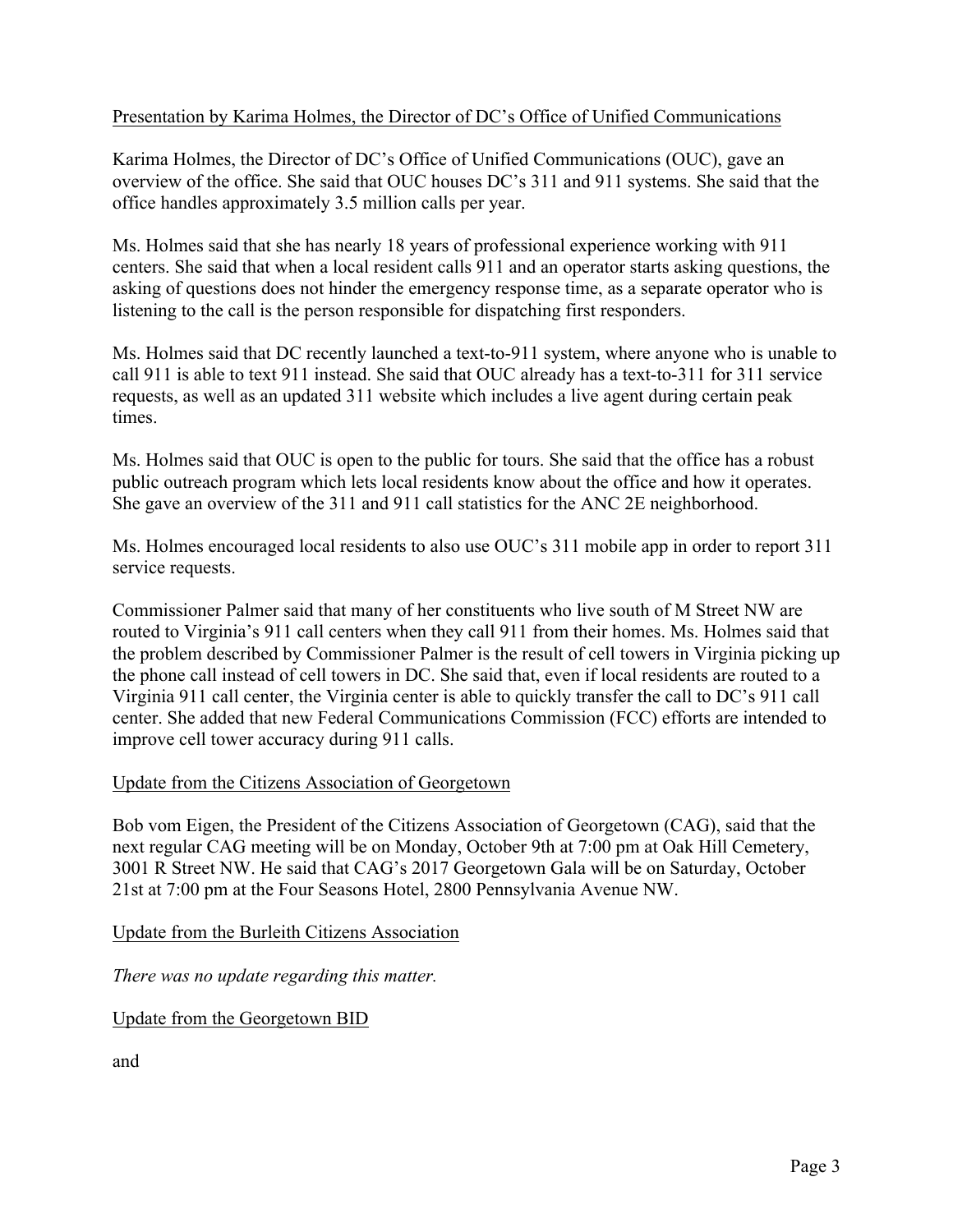## Presentation by the Georgetown BID Regarding the District Department of Transportation's Key Bridge Architectural Lighting Project

Joe Sternlieb, the CEO and President of the Georgetown BID, said that DDOT is currently carrying out a Section 106 historic preservation review of the proposal to add lighting underneath the Key Bridge. He said that more information regarding the project can be found at: http://keybridgelighting.com. He said that the Georgetown BID is requesting that DDOT include the ability for colored lighting to be portrayed under the bridge during certain key days as part of the project.

#### Update from Georgetown Heritage

Carol Truppi, the Project Manager for Georgetown Heritage, gave an overview of the proposed Georgetown Canal Plan to improve the public spaces along the C&O Canal. She encouraged local residents to attend the next public meeting regarding the plan, which will be on Thursday, November 2nd from 6:00 to 8:00 pm at Georgetown Park, across from Dean & Deluca at 3276 M Street NW.

#### Update from the Georgetown Business Association

Sonya Bernhardt, the President of the Georgetown Business Association (GBA), said that GBA recently acquired a Main Street grant for Georgetown as part of DC's Main Streets Program. She said that, as part of the grant, Wisconsin Avenue NW will be designated as a historic enterprise zone.

Ms. Bernhardt said that GBA, through the grant, is hoping to create a vision for Wisconsin Avenue in order to make the avenue a more thriving enterprise zone. She said that GBA will be holding a launch event for the grant on Wednesday, October 25th from 5:30 to 8:00 pm at the Phoenix, 1514 Wisconsin Avenue NW. She added that GBA would like to hear more community comments regarding the community's vision for Wisconsin Avenue.

#### Update from the Georgetown Village

Toni Russin, a Board Member for the Georgetown Village, gave an overview of the Village. She said that the Village always welcomes new members and that the organization can help its members with computer problems, notary services, and rides to doctor's appointments, among other services,

Announcements by the Friends of Rose Park, the Friends of Volta Park, the Friends of Book Hill Park, the Friends of Montrose Park, the Friends of Georgetown Waterfront Park, and Mt. Zion **Cemetery** 

Chair Gibbons said that he has been leading efforts to encourage the various park friends organizations in the neighborhood to communicate and coordinate with each other.

Commissioner Roache said that David Dunleavy, a local resident, has volunteered to re-start the Friends of Montrose Park group in order to improve the park.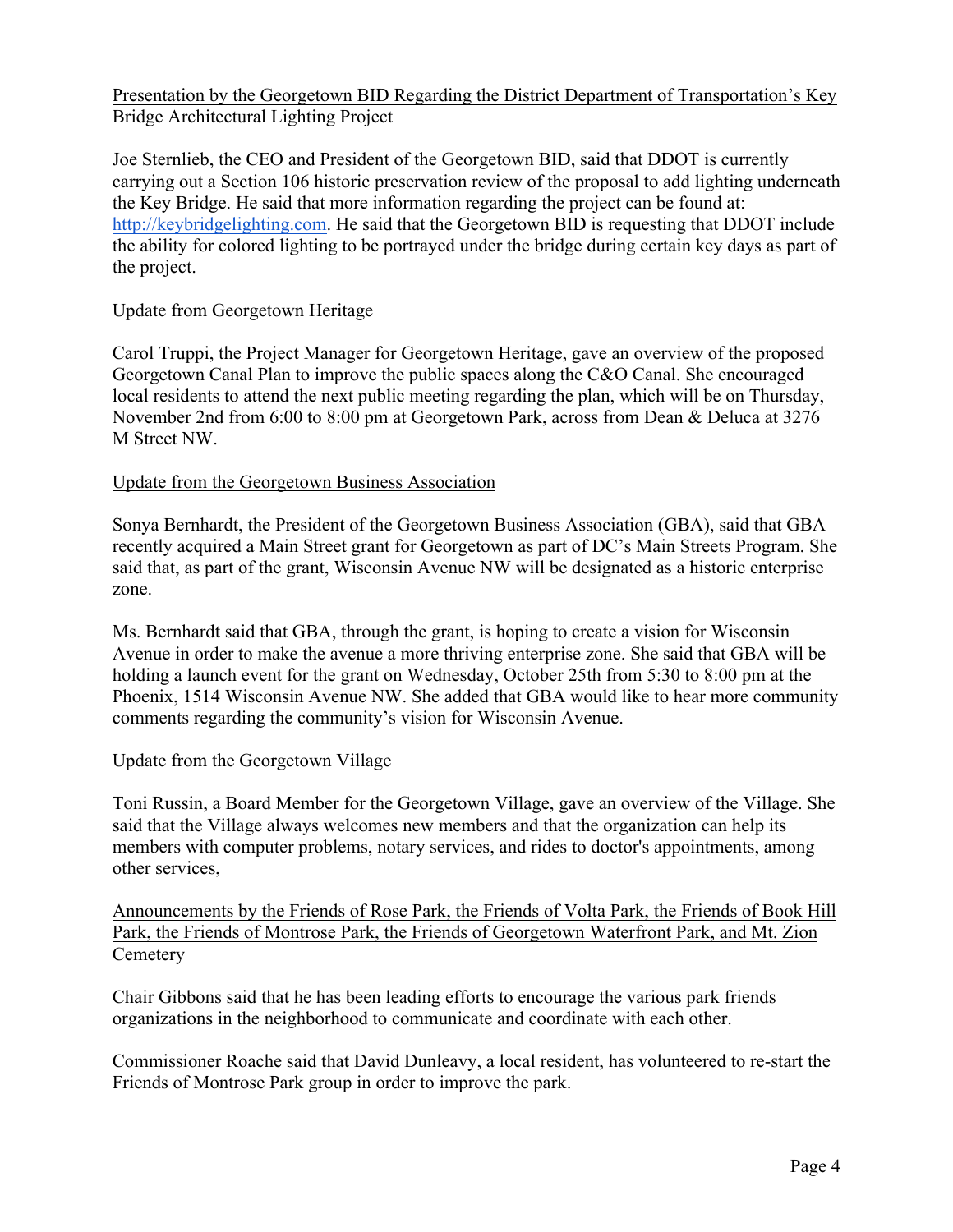Chair Gibbons said that the Friends of Georgetown Waterfront Park will soon be sending out a fundraising mailing to the community. He said that the organization needs to raise \$200,000 in order to secure a matching grant from the DC Government to repair the fountain at the park.

#### Announcement Regarding DC's New Dockless Bikeshare Companies

*This matter was moved to a future ANC meeting.*

#### Presentation by the Calvin Coolidge Presidential Foundation

Amity Shlaes, the Chair of the Board of Trustees of the Calvin Coolidge Presidential Foundation, and Matthew Denhart, the Executive Director of the foundation, gave a visual presentation on the life of Calvin Coolidge, as well as the work that the foundation carries out.

Mr. Denhart said that the foundation, which is based in Plymouth Notch, VT, is planning to purchase the house at 3425 Prospect Street NW. He said that foundation plans to use the house for exhibit space, event space, and office space for a small team of foundation staff. He said that the foundation plans to maintain the upper floor of the building as residential space for scholars who are visiting the foundation.

#### Introduction of Elsa Santoyo as the Newly Appointed Chairperson of the Citizens Association of Georgetown's Historic Preservation and Zoning (HPZ) Committee

Chair Gibbons gave an overview of Elsa Santoyo's appointment as the Chairperson of CAG's Historic Preservation and Zoning (HPZ) Committee. He gave an overview of Ms. Santoyo's professional background in historic preservation, including her work on the construction of the National Museum of African American History and Culture.

#### Behind the Table: DC's Office of Cable Television, Film, Music & Entertainment

Andre Lee, a Program Support Specialist for the Office of Cable Television, Film, Music & Entertainment (OCTFME), gave an overview of the office. He said that the office regulates all of the cable providers in DC. He said that Verizon and RCN will complete their infrastructure build-out in order to come to Georgetown in 2019. He added that the office also coordinates with production companies that are looking to shoot movies in the District.

Mr. Lee said that OCTFME runs the DC Government's own TV channels. He said that the office recently held its 202Creates series of programming in September to highlight the District's creative economy.

Commissioner Wilcox asked if Verizon's infrastructure build-out in the neighborhood will include Verizon Fios. Mr. Lee encouraged Commissioner Wilcox to reach out to OCTFME to find out if Verizon Fios will be coming to ANC 2E.

#### Other Community Comments

Sonya Street, a Ward 2 inspector for the Department of Public Works (DPW), gave an overview of her work to enforce against illegal dumping in ANC 2E. She said that, over the last few years,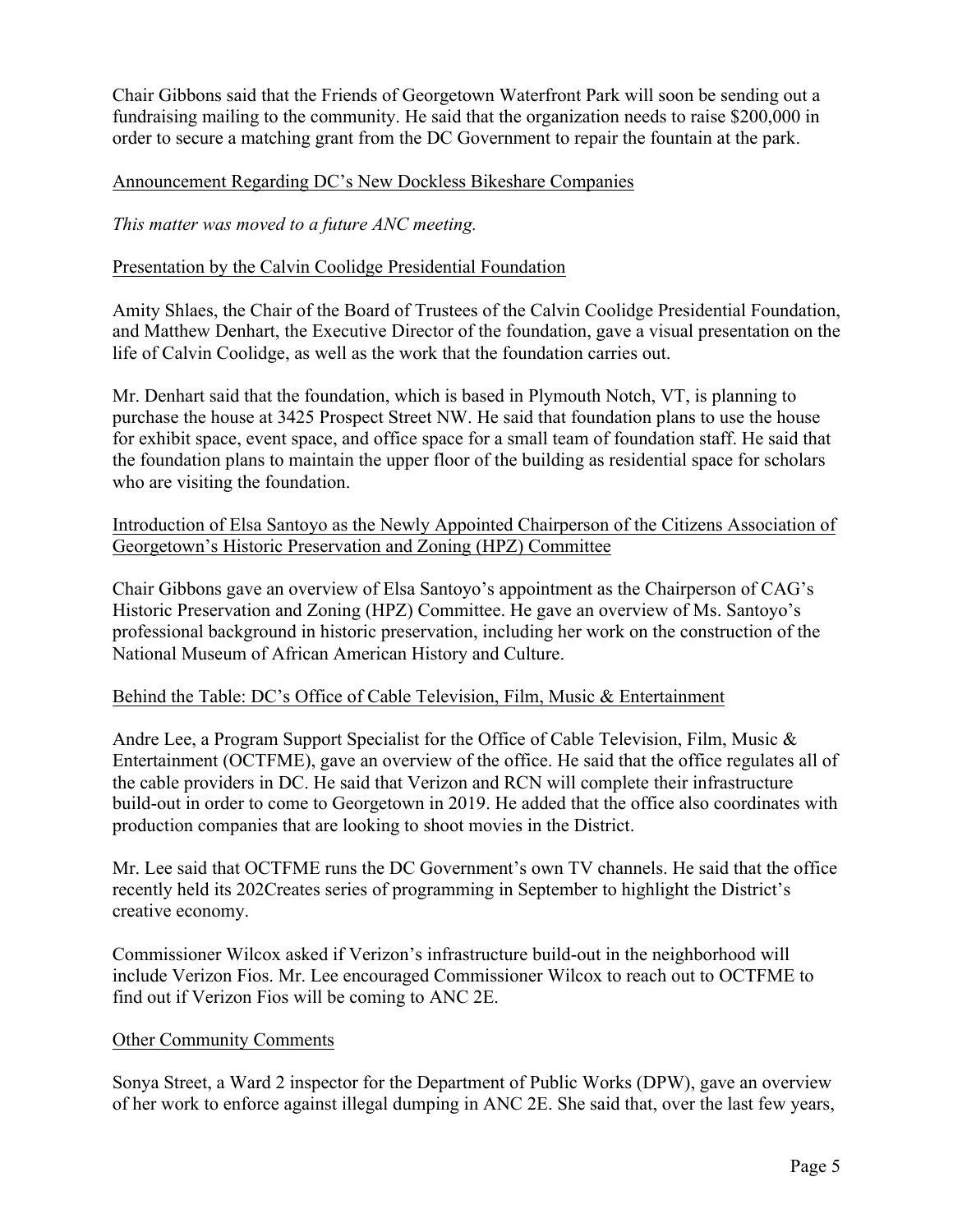she has seen an improvement in how local residents are putting out their trash for collection. She distributed educational materials created by DPW that go over DC's trash disposal regulations.

A local resident requested that DPW return the previously-removed public litter can at the intersection of Dent Place and 34th Street NW. Ms. Street said that the litter can was removed because of the regular public abuse of the litter can by dumping household trash into the can.

## **New Business**

Presentation Regarding DC Council Bill B22-0092 – the "Short-term Rental Regulation and Affordable Housing Protection Act of 2017"

Chair Gibbons said that he met with Barbara Mitchell, Councilmember Kenyan McDuffie's Legislative Director, to discuss the proposed legislation. He said that the legislative timeline for the bill is currently uncertain and that more drafts are forthcoming. He said that a key question he had regarding the bill was how short-term rental regulations would be enforced. He added that another key question he had was what methods, either online or in-person, would homeowners use in order to register their short-term rentals with the DC Government.

Consideration of a Resolution Regarding the DC Circulator's Proposed 2017 Transit Development Plan, Including the Elimination of Certain Stops Along the Georgetown-Union Station Route

Commissioner Murphy moved to adopt a proposed resolution regarding the matter. Commissioner Palmer seconded the motion, which was voted on and passed (VOTES: 7-0-0). The resolution reads as follows:

ANC 2E has reviewed the District Department of Transportation's (DDOT) draft DC Circulator 2017 Transit Development Plan. The ANC applauds DDOT's decision to continue to provide service on the Georgetown – Union Station route from the intersection of Wisconsin Avenue and M Street NW north to the intersection of Wisconsin Avenue and 35th Street NW, but is concerned about DDOT's use of the phrase "at this time" when it announced the decision. ANC 2E believes that the Wisconsin Avenue leg should be a permanent part of the Georgetown – Union Station route.

ANC 2E understands DDOT's desire to improve efficiency and provide the promised headway on the route, but the ANC does not believe that service improvements should be implemented that are likely to decrease ridership on the Georgetown sections of the route.

Therefore, ANC 2E requests that DDOT reconsider its plan to eliminate the east and westbound stops at the intersection of Wisconsin Avenue and P Street NW and the intersection of Wisconsin Avenue and R Street NW, and the eastbound stops at the intersection of M Street and Thomas Jefferson Street NW and the intersection of Pennsylvania Avenue and 28th Street NW.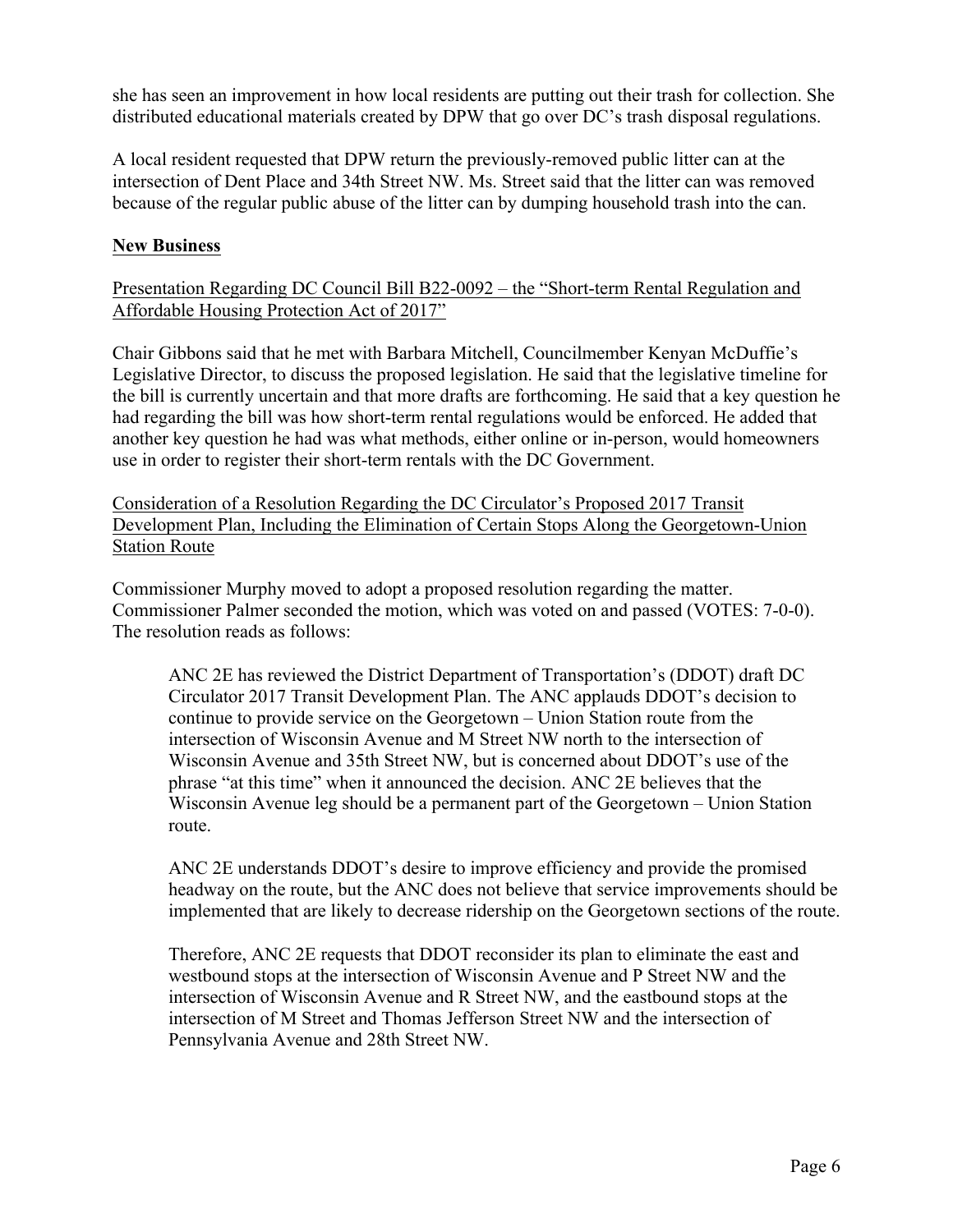Consideration of a Resolution Requesting the District Department of Transportation to Consider the Need for a Section 106 Review Regarding the Types of Replacement Bulbs Being Used in Neighborhood Streetlights

Chair Gibbons moved to adopt a proposed resolution regarding the matter. Commissioner Roache seconded the motion, which was voted on and passed (VOTES: 7-0-0). The resolution reads as follows:

WHEREAS, the Office of Public-Private Partnerships (OP3), in conjunction with the District Department of Transportation (DDOT) and the Office of the Chief Technology Officer (OCTO), are proposing the Smart Lighting Project to install Light Emitting Diode (LED) technology in our community's streetlights, to expand broadband WiFi to citywide coverage in outdoor areas across the District, and to foster other technological innovations for our community,

WHEREAS, ANC 2E applauds Mayor Bowser for utilizing new technology to lower costs, provide every District resident with powerful technology, and make our community safer,

WHEREAS, the new LED streetlight proposal, as part Smart Lighting Project, will convert approximately 75,000 streetlights in the District to LED streetlights, including in ANC 2E's federally-protected Georgetown Historic District,

WHEREAS, the Smart Lightning Project will "Introduce functionality for the streetlight system to serve as a platform for ancillary uses commonly referred to as Smart City technology, including (but not limited to): expanded broadband coverage, augmented cell coverage, sensors and other intra-District services."

WHEREAS, ANC 2E respectfully asks the Office of Public-Private Partnerships and the District Department of Transportation if federal permitting is going to be required to carry out the stated uses of this project in order to implement the new WiFi and cellular services technology,

WHEREAS, the Smart Lighting Project, in its published information, states that its financing and funding sources will be a combination of energy savings, locallyappropriated funds, and federal funds,

WHEREAS, the Smart Lighting Project states that it is seeking federal funding for the project through the "Buy America" financing program,

WHEREAS, the Smart Lighting Project specifically states that it will include a National Environmental Policy Act (NEPA) review,

WHEREAS, ANC 2E understands that the timeline of the Smart Lighting Project is dynamic and that the project is now seeking qualified bidders,

WHEREAS, information must be gathered concerning the new LED streetlights' effects on our streets, alleys, walkways, and parks, and on the National Register of Historic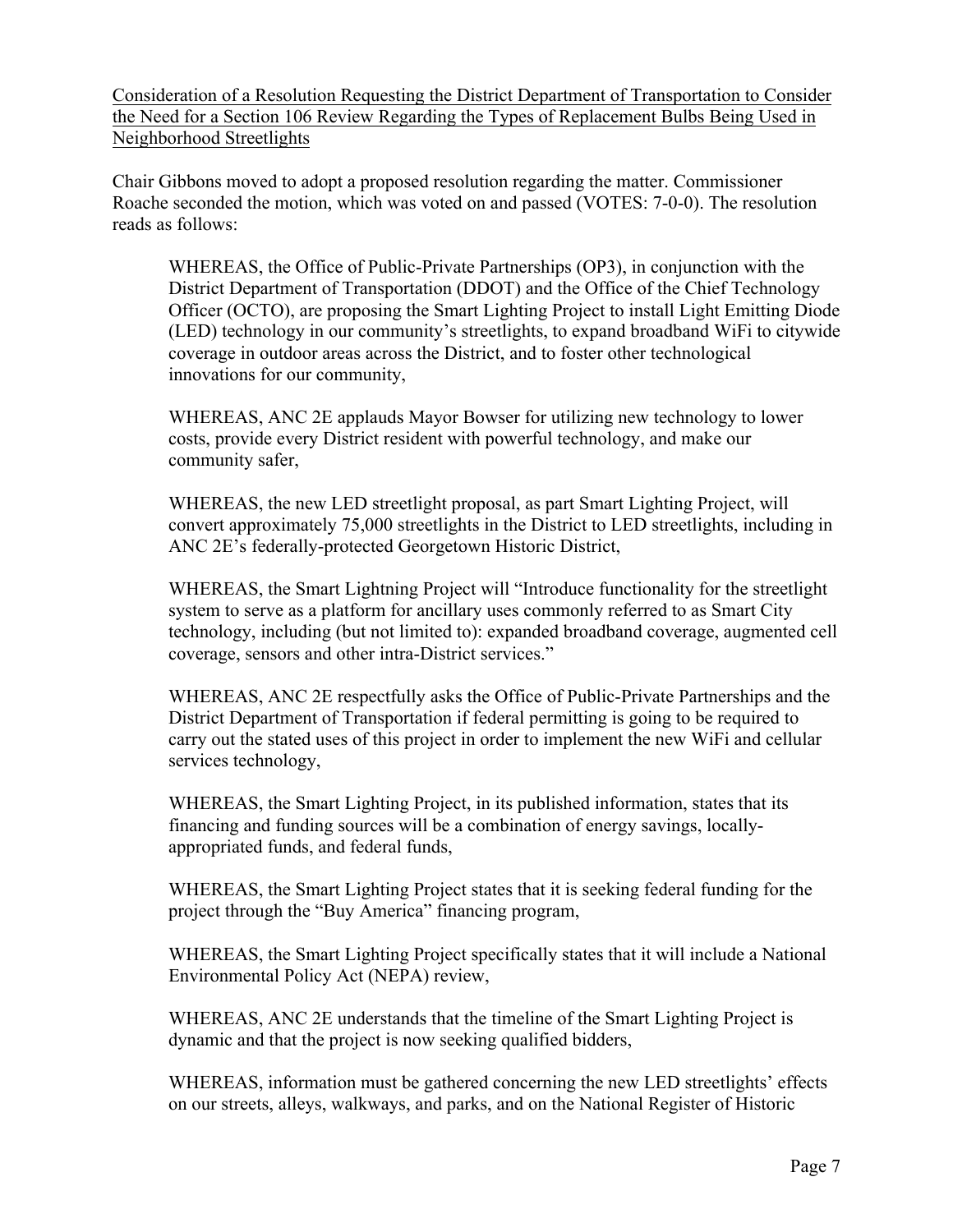Places-listed properties of the Georgetown Historic District. There must be a determination to avoid or reduce any harmful effects of the new LED streetlights. The unknown characteristics of the new and powerful LED streetlights must be analyzed before any decisions are made,

WHEREAS, ANC 2E would like to be involved as soon as possible as a consulting party before any decisions are made concerning standards of the new LED streetlights, and

WHEREAS, the Smart Lighting Project states that "All proposals will require consultation with the District's Historic Preservation Office (HPO) and with the Commission of Fine Arts (CFA)."

THEREFORE, BE IT RESOLVED that ANC 2E respectively requests that the Office of Public-Private Partnerships and the District Department of Transportation consult with DC's State Historic Preservation Office (SHPO), the U.S. Commission of Fine Arts, and the Advisory Council on Historic Preservation regarding the Smart Lighting Project in order to prevent harm to our historic Georgetown community.

BE IT FURTHER RESOLVED that ANC 2E respectively requests that the Office of Public-Private Partnerships and the District Department of Transportation identify all the federal agencies involved in the Smart Lighting Project.

BE IT FURTHER RESOLVED that ANC 2E asks for assistance in order to request the implementation of a Section 106 review of the Smart Lighting Project.

BE IT FURTHER RESOLVED that ANC 2E requests that the ANC and the Citizens Association of Georgetown (CAG) be named as consulting parties for a Section 106 review of the Smart Lighting Project.

BE IT FURTHER RESOLVED that ANC 2E asks that the Office of Public-Private Partnerships and the District Department of Transportation protect the ANC's rights to preserve our values of historic preservation, to have timely input on the selection of possible LED streetlights, and to provide our Georgetown Historic District with its rights to have a voice in the complete decision-making process.

#### Consideration of a Resolution Regarding the Friends of Volta Park's Park Permit Application for Amplified Sound for Volta Park Day on Sunday, October 29th from 3:00 pm to 5:00 pm

Chair Gibbons moved to adopt a proposed resolution regarding the matter. Commissioner Palmer seconded the motion, which was voted on and passed (VOTES: 7-0-0). The resolution reads as follows:

WHEREAS, the Friends of Volta Park has been a partner with the Department of Parks and Recreation since 1996,

WHEREAS, the Friends of Volta Park is responsible for landscape maintenance of the park's grounds and gardens,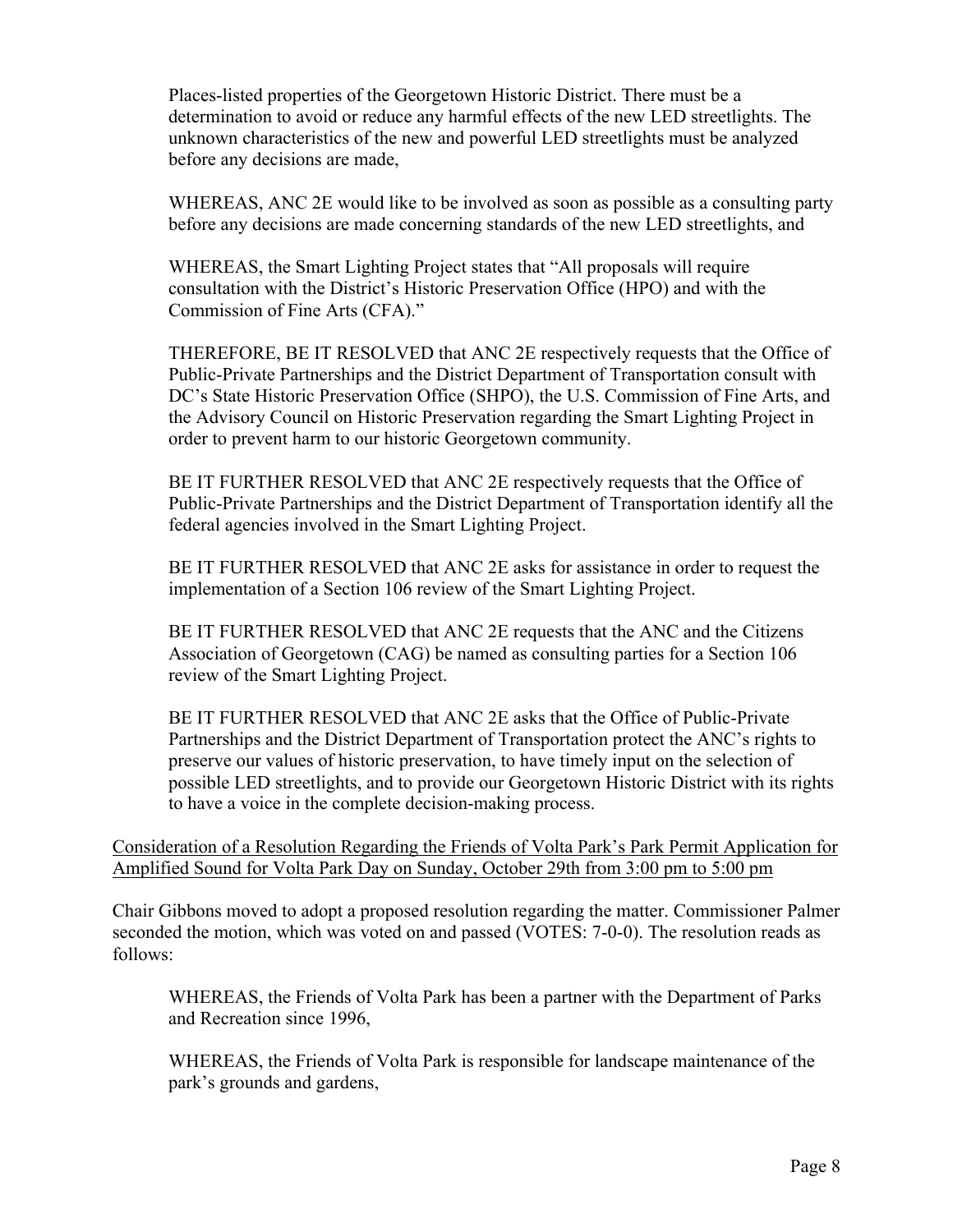WHEREAS, the Friends of Volta Park respects the history of the park, which dates from 1769, and

WHEREAS, the Friends of Volta Park has submitted a park permit application for one amplified speaker for a small three to four person band for Volta Park Day on Sunday, October 29th from 3:00 to 5:00 pm.

THEREFORE, BE IT RESOLVED that ANC 2E fully supports the Friends of Volta Park's park permit application.

# **Zoning**

Board of Zoning Adjustment Application for a Special Exception from the Rear Addition Requirements to Construct a Three-Story Rear Addition to an Existing One-Family Dwelling at 3629 T Street NW

Commissioner Murphy moved to adopt a proposed resolution regarding the matter. Chair Gibbons seconded the motion, which was voted on and passed (VOTES: 7-0-0). The resolution reads as follows:

ANC 2E notes that this project, for which a special exception is sought, is quite large. Once constructed, it would increase the height of the existing rowhouse by seven feet and would add a three-story structure to the rear of the existing rowhouse that would extend 27 feet into the existing rear yard and 25.5 feet beyond the rear wall of the adjoining rowhouse. The houses in the near vicinity that front on T Street and 37th Street NW are two-story rowhouses that do not extend nearly so far into their respective rear yards. The third story proposed by the applicant would have windows facing west that overlook the rear yards of several homes that face 37th Street NW.

ANC 2E further notes that the applicant has represented that he has attempted to contact virtually all of the residents in the near vicinity in an effort to provide information about the project, and that no one appeared at ANC 2E's public meeting to object to the project. ANC 2E commends the applicant for his diligence. ANC 2E also notes that the owner of the rowhouse that adjoins the subject property to the east has specifically indicated that she has no objection to the proposed project.

With the above as background, ANC 2E hereby resolves that it will not participate in the proceeding now pending before the Board of Zoning Adjustment, but that the ANC is concerned that the proposed three-story (33 feet in height) addition extending 25.5 feet beyond the rear walls of the rowhouses lying to the east of the subject house might have a negative effect on the light and air available to the houses lying to the east, and thus asks the Board of Zoning Adjustment to carefully consider whether those houses would be unduly affected.

ANC 2E is also concerned that the addition of third story windows overlooking the rear yards of the houses to the west fronting on 37th Street NW might compromise the privacy of use and enjoyment of those neighbors, and thus asks the BZA to carefully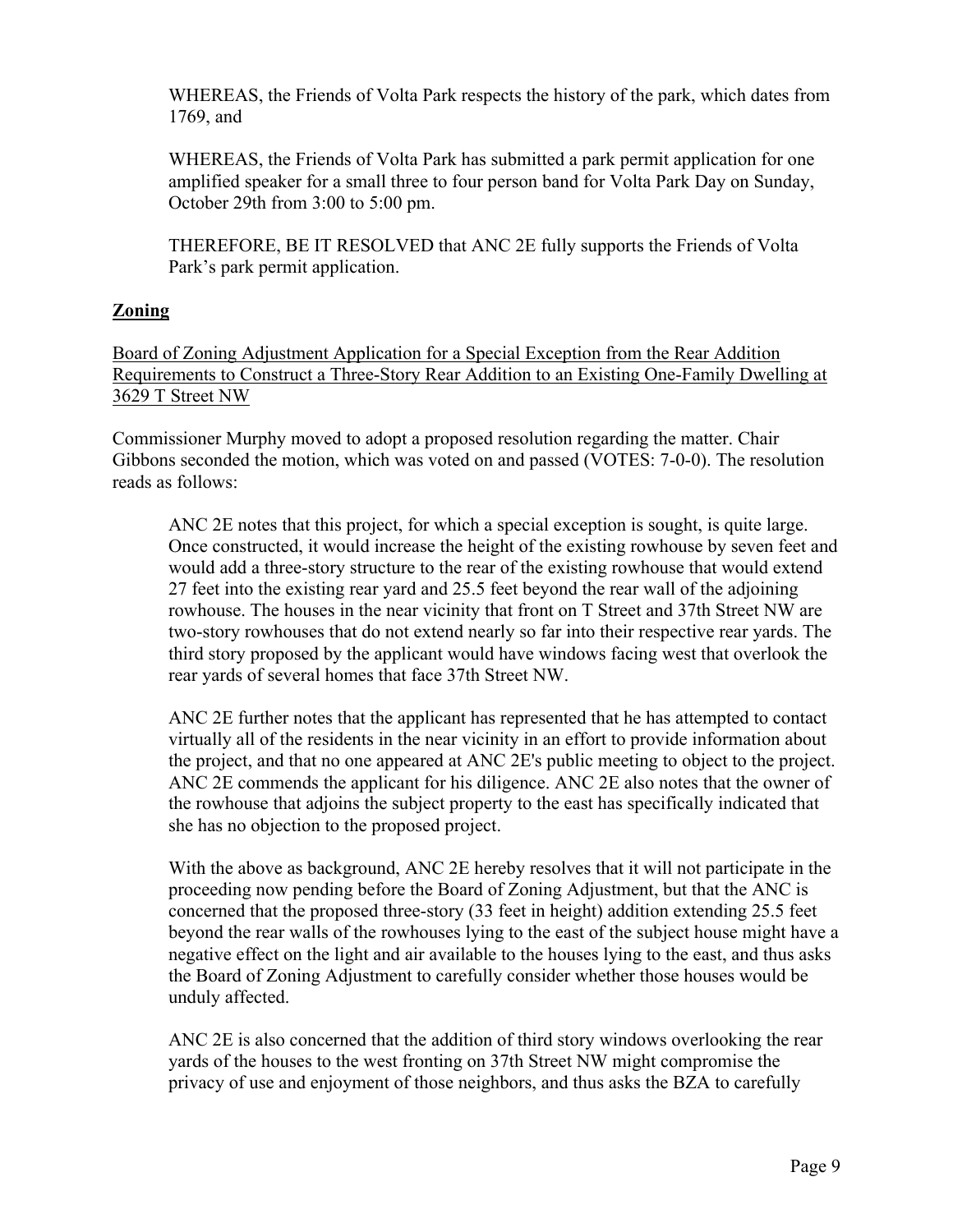consider whether the 37th Street neighbors' privacy would be unduly compromised by the new structure.

## **Historic Preservation Review Board**

## Permit Application for Partial Demolition, Third-Floor and Rear Additions at 1728 Wisconsin Avenue NW

Chair Gibbons moved to adopt a proposed resolution regarding the matter. Commissioner Roache seconded the motion, which was voted on and passed (VOTES: 6-0-1). The resolution reads as follows:

The Historic Preservation Office (HPO) recommendation will place undue hardships and unnecessary burdens on the applicant. If the HPO recommendation is followed then the precedent of possibly having every ANC 2E and Old Georgetown Board (OGB) approved project overturned or severely modified will be untenable for the ANC 2E community. The historic preservation regulations (§ 305.1) applied to this project are minimal at best. Out of the seven cited in the HPO recommendation, only two are completely confirmed to apply according to HPO. Those two are: (1) "the removal or destruction of all or a substantial portion of the structural components of the building, such as structural walls, floor assemblies and roofs" and (2) "the removal or destruction of all or a substantial portion of the roof along with all or substantially all of one or more exterior walls."

These two citations for this property will have no detrimental historic effects on this building. The 1958 facade is basically a massive storefront. The massing of this storefront, in relation to the commercial streetscape, virtually obscures the entire building. The original 1899 structure is totally hidden by the 1958 storefront. Thus, for HPO to state that this property contributes to the character of a historic landmark is not a precedent our community can afford to have guide future applicants.

The purpose of perseveration law is to serve the public interest "in the protection, enhancement and perpetuation of improvements... of (historic) districts." (D.C. Official Code § 6-1101). For HPO to apply the most severe, unyielding definition of preservation law in this specific case would be harmful to the ANC 2E community and the entire process of ANC 2E and OGB's review procedures. ANC 2E believes that the applicant has picked a building that materially does not contribute to the historic district, has fully complied with all the review procedures, including changes asked for by OGB, and is going to revitalize, through mixed use, a very tired building.

ANC 2E strongly supports the applicant's project as previously approved by the ANC and OGB.

## **Old Georgetown Board**

## OG 17-367 (HPA 17-641) Sites in Georgetown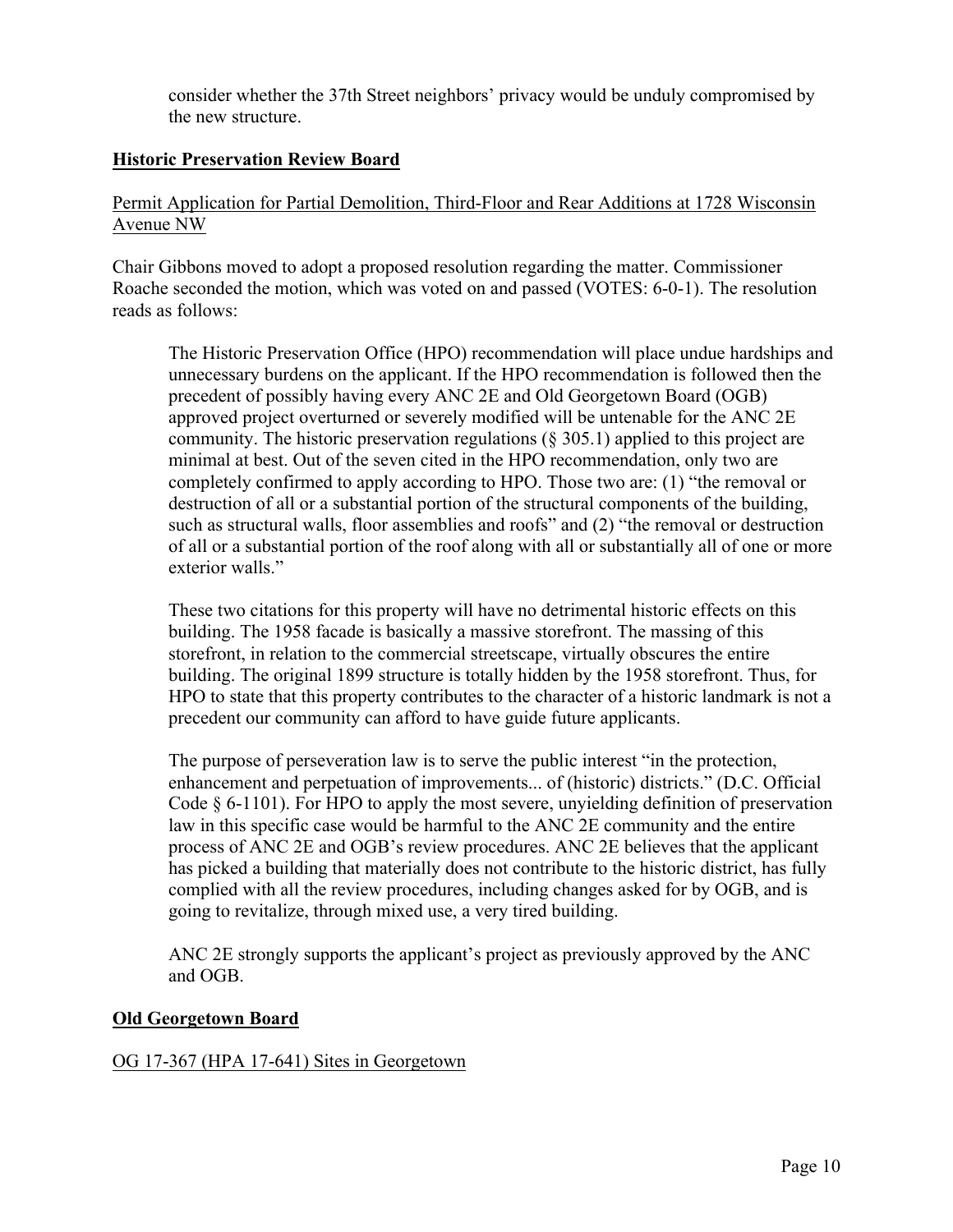Chair Gibbons moved to adopt a proposed resolution regarding the matter. Commissioner Roache seconded the motion, which was voted on and passed (VOTES: 7-0-0). The resolution reads as follows:

This concept design is not attached to a specific property or structure. The applicant has included on the Old Georgetown Board application varied properties with varied property owners. The examples on the OGB application list National Park Service property, DC public property, and private land.

ANC 2E will examine, but not limited to, the shape, size, materials, design elements, placement on a property or structure, and impact on the residents and tourists to Georgetown, for each marker for each property once actually submitted to OGB. ANC 2E will hold a public meeting to review each and every OGB submission that corresponds with a specific property that the applicant wishes to affix or place a marker or plaque.

ANC 2E has difficulty with this OGB submission for the above reasons and therefore does not support this concept design.

#### SMD 2E02 - OG 17-209 (HPA 17-350) 1649 34th Street, NW

Chair Gibbons moved to adopt a proposed resolution regarding the matter. Commissioner Murphy seconded the motion, which was voted on and passed (VOTES: 7-0-0). The resolution reads as follows:

The applicant is seeking to construct a parking pad in their backyard. While the concept may be straightforward, it will create an unworkable precedent for this neighborhood and the community. If every townhouse on 34th Street NW desires to replicate this idea of intruding into the public right-of-way with bi-fold doors, issues will arise as the existing alley is not designed for this type of traffic. Therefore, the new usage this concept design is presenting will, without doubt, destroy the historic alleyscape and impair the viewshed from the Dent Place NW walkway. The concept design of bi-fold doors in of themselves should be rejected as a design element. There is no historic basis for bi-fold doors as they look like very large closet doors stuck on a fence.

In addition, the project architect has said that a tree with a trunk of about 10 inches in diameter at the back of the property is to be removed. According to the drawings, there are no plans to replace the tree, which means the neighborhood loses more of its canopy.

Therefore, ANC 2E will not support this concept design.

## SMD 2E02 - OG 17-210 (HPA 17-351) 1601 Wisconsin Avenue, NW

and

## SMD 2E05 - OG 17-348 (HPA 17-601) 3607 M Street, NW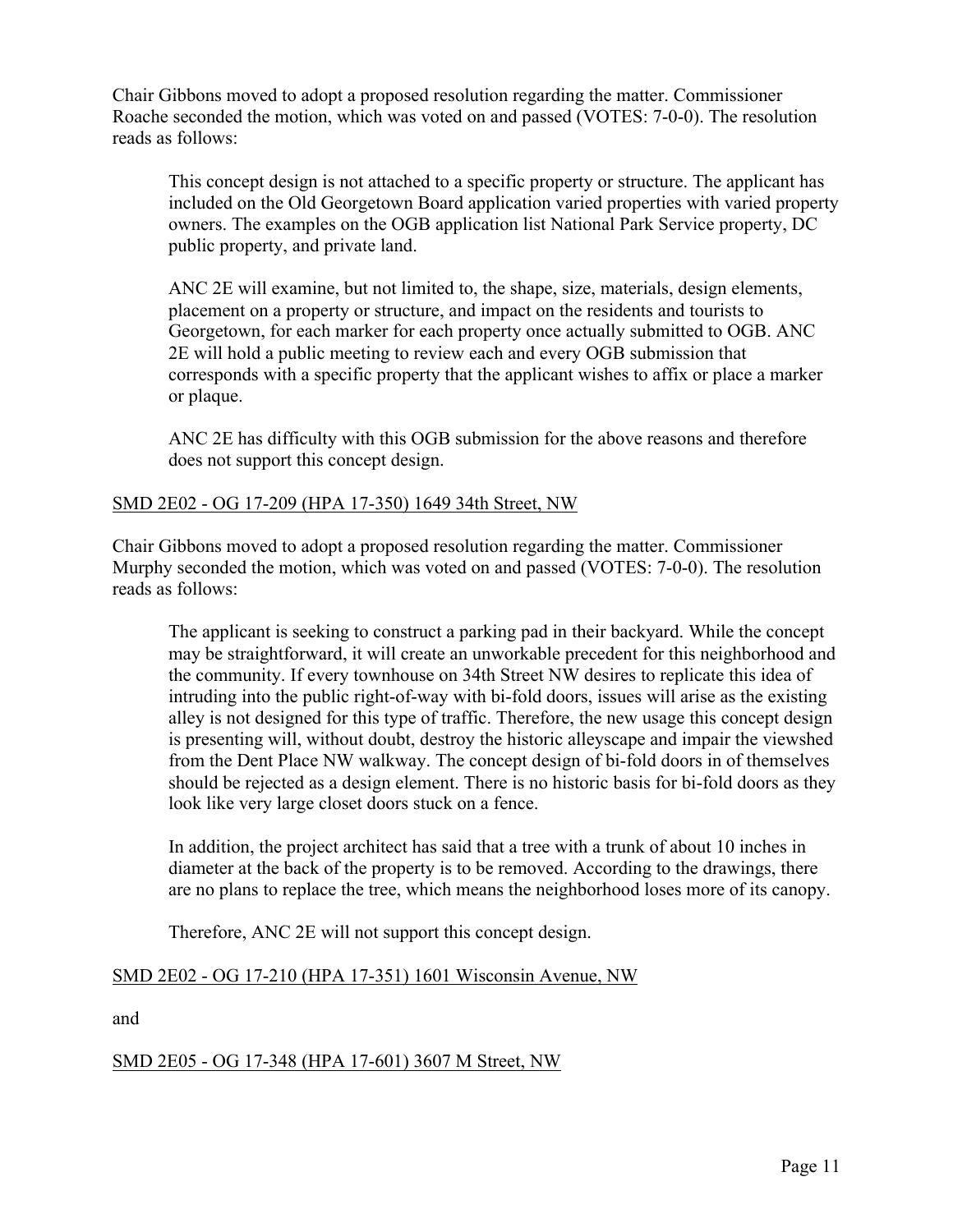Chair Gibbons moved to adopt a proposed resolution regarding the matter. Commissioner Palmer seconded the motion, which was voted on and passed (VOTES: 5-0-0). The resolution reads as follows:

The applicant met with Commissioner Joe Gibbons and Commissioner Lisa Palmer on September 25th at 7:30 pm at the 1601 Wisconsin Avenue NW site. The applicant agreed to reduce, at both locations, the LED red lights to, and maintain, a 2% level. The applicant is deactivating the light sensor that would automatically change the LED red lights' intensity.

The applicant is removing the red "swoosh" and upside-down red "J" near the gas pumps on both submissions. Commissioner Palmer and Commissioner Gibbons are satisfied with the applicant's Old Georgetown Board submissions with these modifications.

ANC 2E supports both permit reviews with the modifications.

#### SMD 2E02 - OG 17-357 (HPA 17-619) 1608 Wisconsin Avenue, NW

Chair Gibbons moved to adopt a proposed resolution regarding the matter. Commissioner Roache seconded the motion, which was voted on and passed (VOTES: 5-0-0). The resolution reads as follows:

ANC 2E first requests that this Old Georgetown Board application be reclassified as a concept review. ANC 2E has reached out to the applicant but has unfortunately not been able to meet to discuss the deficiencies in this concept design. ANC 2E finds the sign's large size, use of color, use of icons, use of a solid wood panel to hold the lettering, the hanging "word" attached to the sign, and the sign's placement on the building as severe problems. Furthermore, Commissioner Joe Gibbons now requests that the illegal banners pictured in the OGB application be removed.

ANC 2E does not support this concept design or permit review application.

## SMD 2E03 - OG 17-372 (HPA 17-646) 3149 O Street, NW

Commissioner Murphy moved to adopt a proposed resolution regarding the matter. Chair Gibbons seconded the motion, which was voted on and passed (VOTES: 5-0-0). The resolution reads as follows:

ANC 2E notes that this is the third iteration of these plans that have been presented to this commission. ANC 2E objected to the first two iterations and objects to this iteration as well.

The first two iterations contemplated the construction of a third-floor deck. ANC 2E objected to both of the first two iterations because, among other things, ANC 2E objects to the construction of third-floor decks to this house, which would be completely inconsistent with the historic fabric of the neighborhood.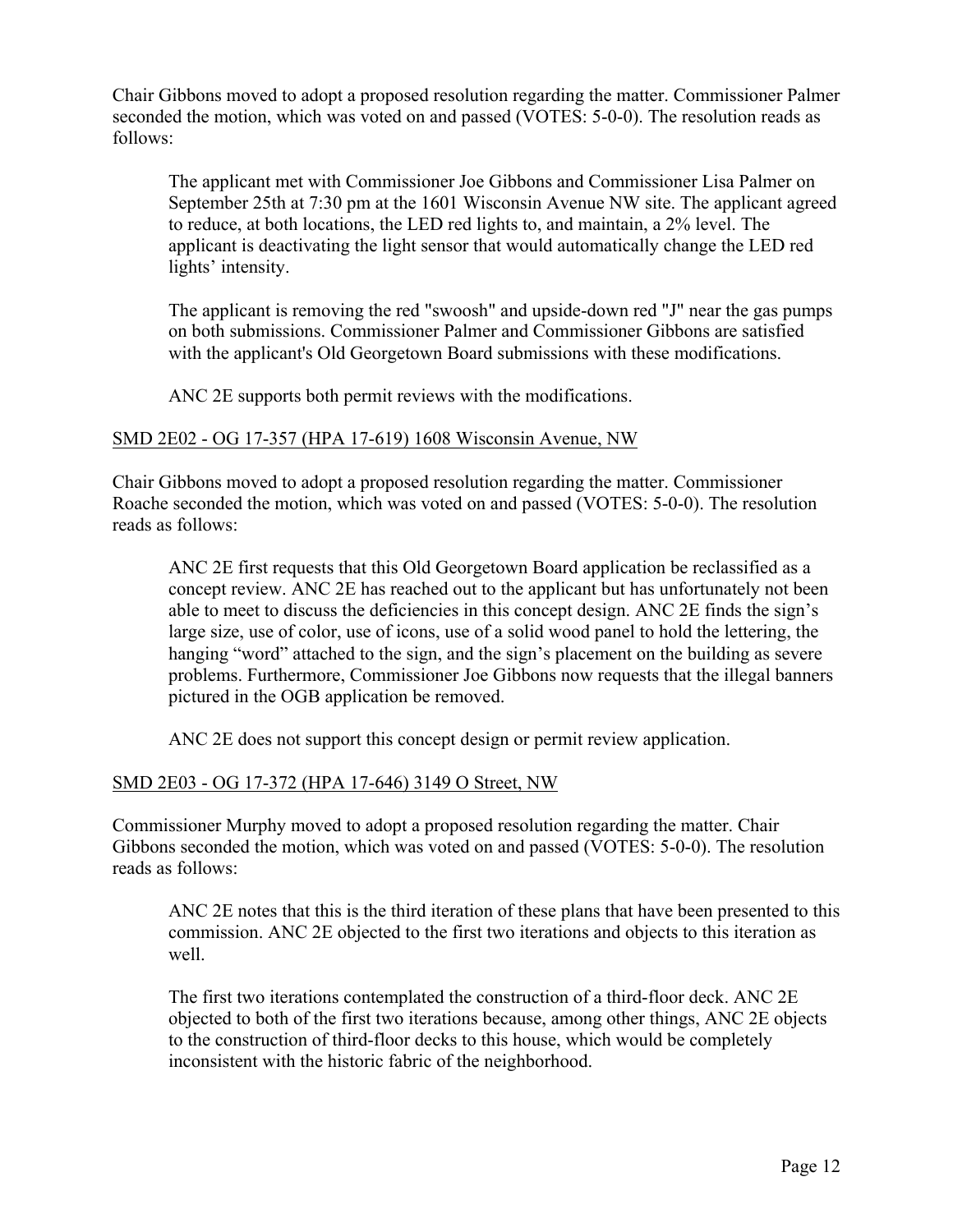The current iteration of the plans appears to contemplate the inclusion of what would effectively be a deck without a railing that would be accessible through the existing doors, which continue in this iteration of the plans. This is unacceptable.

Additionally, the proposed addition that would replace the existing skylight on the east side of the third floor is simply inconsistent with the historic character of the neighborhood and seems to the commission to be unnecessary for the purposes described by the applicant's agent.

## SMD 2E03 - OG 17-346 (HPA 17-597) 1427 Wisconsin Avenue, NW

Commissioner Murphy moved to adopt a proposed resolution regarding the matter. Chair Gibbons seconded the matter, which was voted on and passed (VOTES: 5-0-0). The resolution reads as follows:

ANC 2E commends the Christ Child Society Opportunity Shop for the good work it has done in our community and in the wider DC area for many years and notes that the commission values the presence of this shop in our neighborhood. ANC 2E however has concerns about the awning and signage proposals presented to us today.

First, the commission believes that it would be inappropriate to put a blade sign any place below the second story level. Second, it appears to the commission that the logo proposed for the front window of the shop is too large and perhaps violates DC's sign ordinance and we recommend that the applicants revisit that question.

#### SMD 2E05 - OG 17-288 (HPA 17-494) 3040 M Street, NW

Commissioner Palmer moved to adopt a proposed resolution regarding the matter. Commissioner Murphy seconded the motion, which was voted on and passed (VOTES: 5-0-0). The resolution reads as follows:

ANC 2E supports the permit request for 3040 M Street NW.

## SMD 2E05 - OG 17-352 (HPA 17-608) 1075 Thomas Jefferson Street, NW

Commissioner Palmer moved to adopt a proposed resolution regarding the matter. Chair Gibbons seconded the motion, which was voted on and passed (VOTES: 5-0-0). The resolution reads as follows:

ANC 2E supports the concept for 1075 Thomas Jefferson Street NW.

#### SMD 2E06 - OG 17-360 (HPA 17-622) 3044 O Street, NW

Commissioner Wilcox moved to adopt a proposed resolution regarding the matter. Chair Gibbons seconded the motion, which was voted on and passed (VOTES: 5-0-0). The resolution reads as follows;